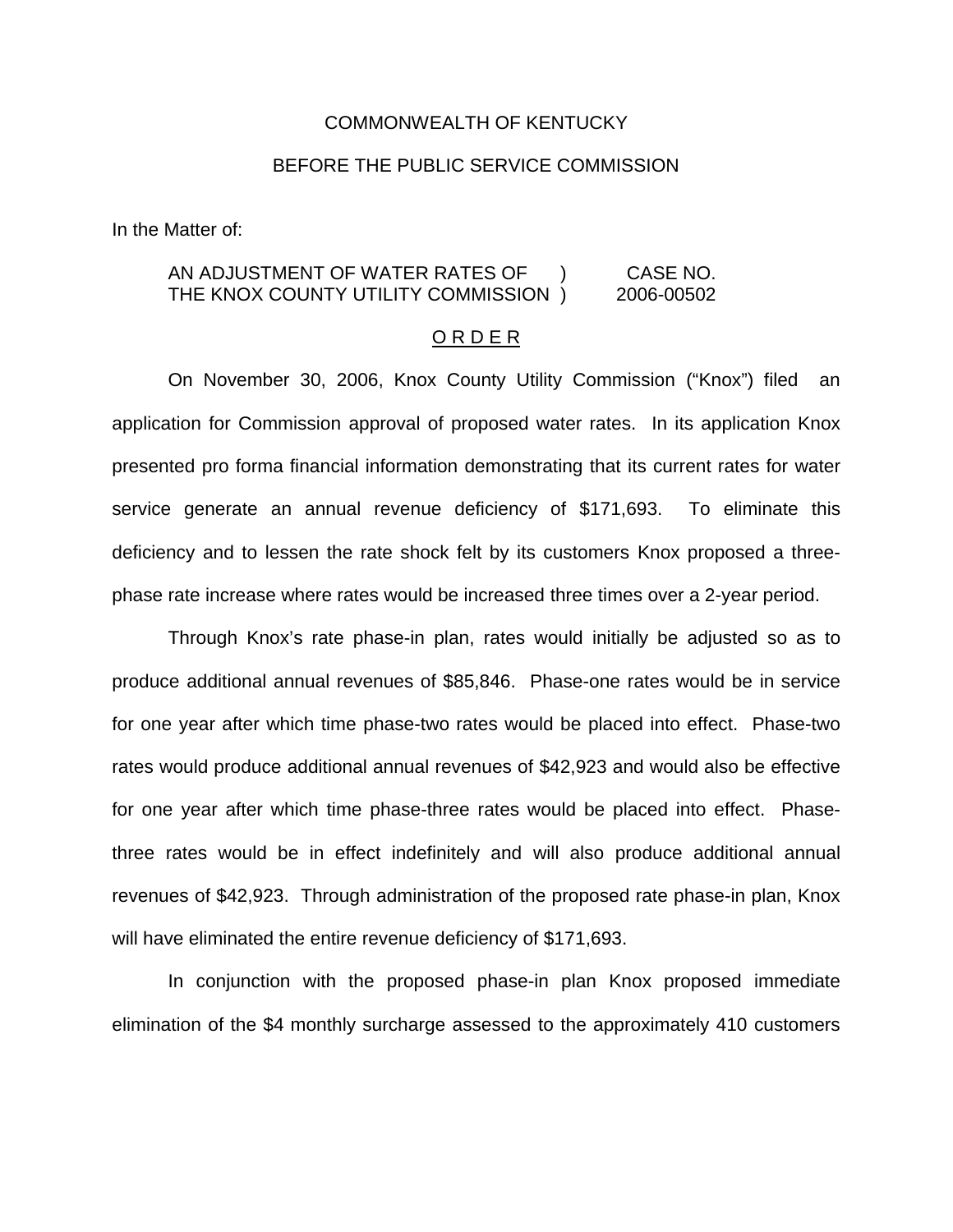receiving service through the "Brush Creek Project." The elimination of this surcharge would unify the water rates assessed to all Knox customers.

Knox's proposed phase-in rate plan and proposal to eliminate the \$4 monthly surcharge would change the monthly bill of a residential customer using 5,000 gallons of water per month as shown in Table I.

|                                                                                     |    |          |   |                     | Table I                                                        |    |                         |   |         |          |
|-------------------------------------------------------------------------------------|----|----------|---|---------------------|----------------------------------------------------------------|----|-------------------------|---|---------|----------|
| Cost of 5,000<br>Gallons to<br><b>Customers</b><br>Other Than<br><b>Brush Creek</b> |    | Increase |   | Percent<br>Increase | Cost of 5,000<br>Gallons to<br><b>Brush Creek</b><br>Customers |    | Increase/<br>(Decrease) |   | Percent |          |
| <b>Current Rates</b>                                                                | \$ | 32.80    |   |                     |                                                                | \$ | 36.80                   |   |         |          |
| <b>Phase One Rates</b>                                                              |    | 36.40    | S | 3.60                | 10.98%                                                         |    | 36.40                   | S | (0.40)  | $-1.09%$ |
| <b>Phase Two Rates</b>                                                              |    | 38.06    |   | 1.66                | 4.56%                                                          |    | 38.06                   |   | 1.66    | 4.56%    |
| <b>Phase Three Rates</b>                                                            |    | 39.73    |   | 1.67                | 4.39%                                                          |    | 39.73                   |   | 1.67    | 4.39%    |

Upon request, intervention was granted to the Attorney General of the Commonwealth of Kentucky ("Attorney General") by Order dated December 12, 2006.

By Order dated January 17, 2007, the Commission issued a Staff Report that was prepared upon review of Knox's test-year operations. The report recommended that the rate and surcharge adjustments proposed by Knox be accepted in full by the Commission. The Order granted all parties 10 days to file written comments regarding the Staff Report or requests for a hearing or informal conference. No such comments or requests were received.

After considering the evidence of record and being otherwise sufficiently advised, the Commission finds that: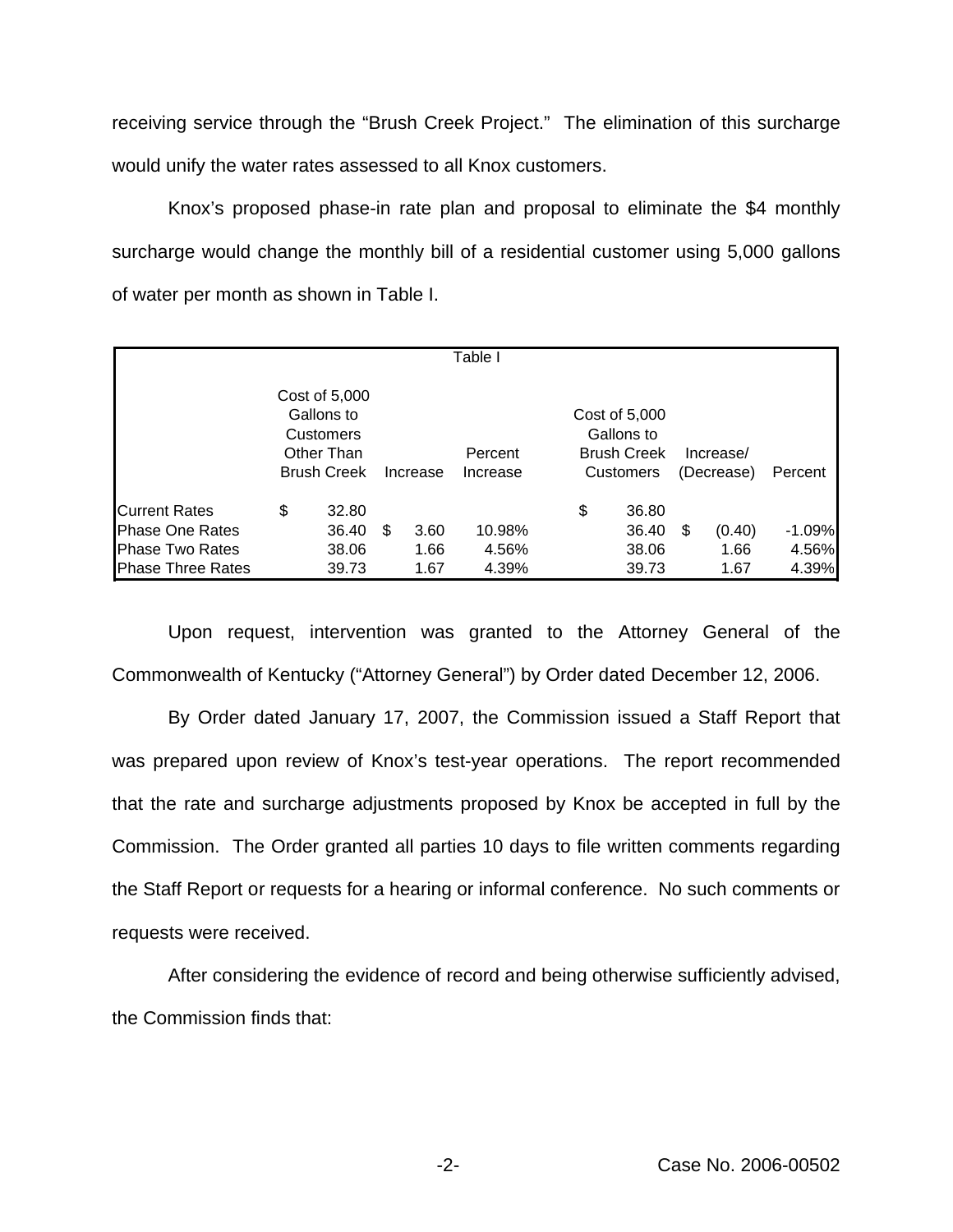1. The recommendations and findings contained in the Staff Report are supported by the evidence of record, are reasonable, and should be adopted as the findings of the Commission.

2. Phase-one rates as shown in Appendix A of this Order will produce additional annual revenue from water sales of \$85,846 and shall be made effective for water service provided subsequent to the date of this Order and shall be charged for a period of one year.

3. Phase-two rates as shown in Appendix A of this Order will produce additional annual revenues of \$42,923 and shall be charged for water service provided one year after the date of this Order and shall be charged for one year.

4. Phase-three rates as shown in Appendix A of this Order will also produce additional annual revenues of \$42,923 and shall be charged for water service provided 2 years after the date of this Order.

5. From the date of this Order Knox shall cease the collection of the \$4 monthly surcharge from those customers receiving service through the "Brush Creek Project."

6. Nothing contained in this Order or the Staff Report precludes Knox from filing an application for an additional rate adjustment at any time in the future.

IT IS THEREFORE ORDERED that:

1. The findings contained in the Staff Report are adopted and incorporated by reference into this Order as if fully set out herein.

2. Phase-one rates as shown in Appendix A are approved for service rendered by Knox on and after the date of this Order.

-3- Case No. 2006-00502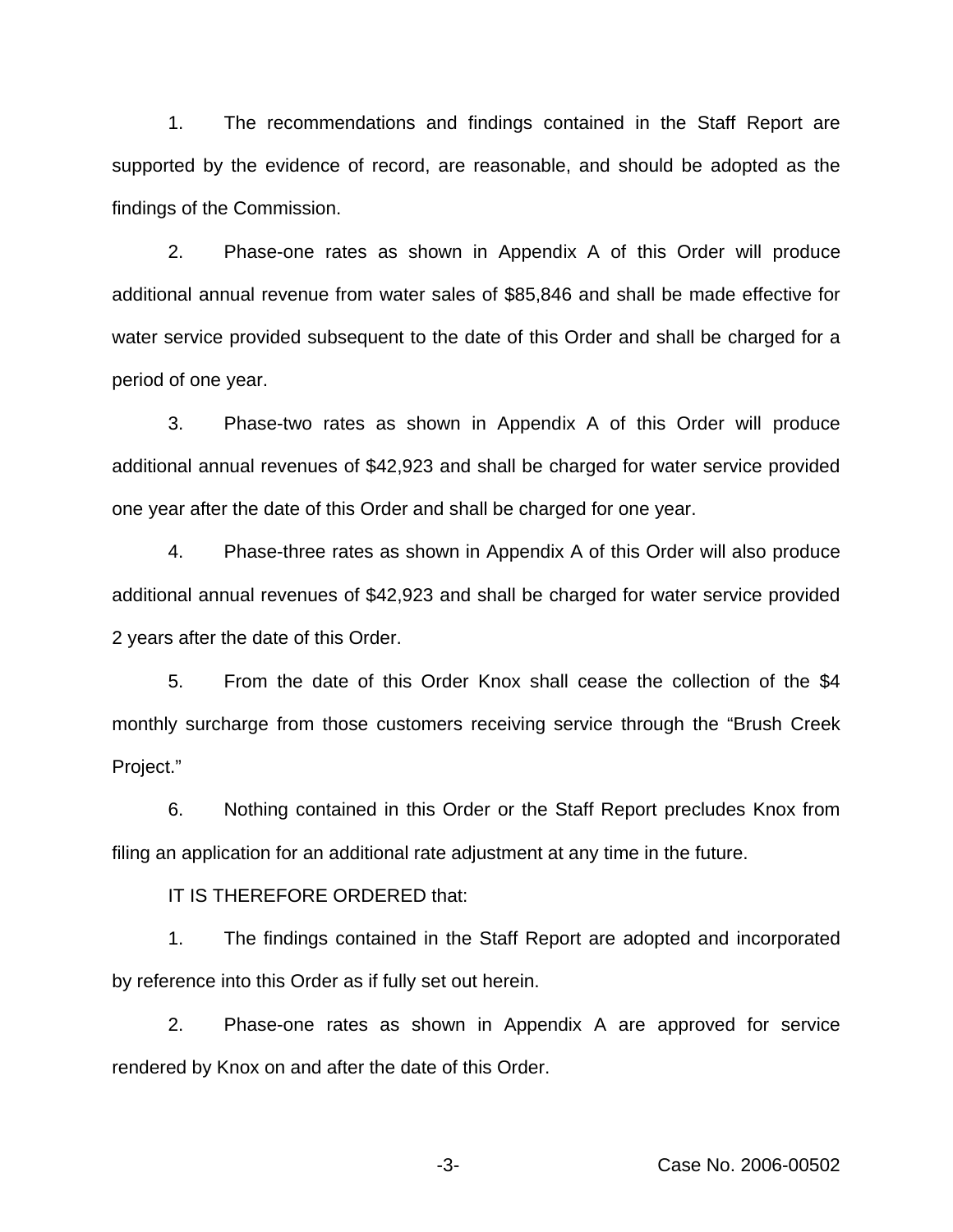3. Phase-two rates as shown in Appendix A shall become effective 12 months from the date of this Order

4. Phase-three rates as shown in Appendix A shall become effective 24 months from the date of this Order.

5. Knox shall cease collection of the \$4 monthly surcharge from the customers receiving service through the "Brush Creek Project" on and after the date of this Order.

6. Within 30 days of the date of this Order, Knox shall file with the Commission its revised tariff setting out phase-one rates.

7. Thirty days prior to the effective date of phase-two and phase-three rates, Knox shall file with the Commission its revised tariff setting out those rates. Knox shall provide its customers with a one-time notice with the implementation of these rates.

8. Nothing contained herein shall preclude Knox from filing an application for rate adjustment at any time in the future.

Done at Frankfort, Kentucky, this 13<sup>th</sup> day of February, 2007.

By the Commission

**ATTEST:** 

Robert a amat for the

Case No. 2006-00502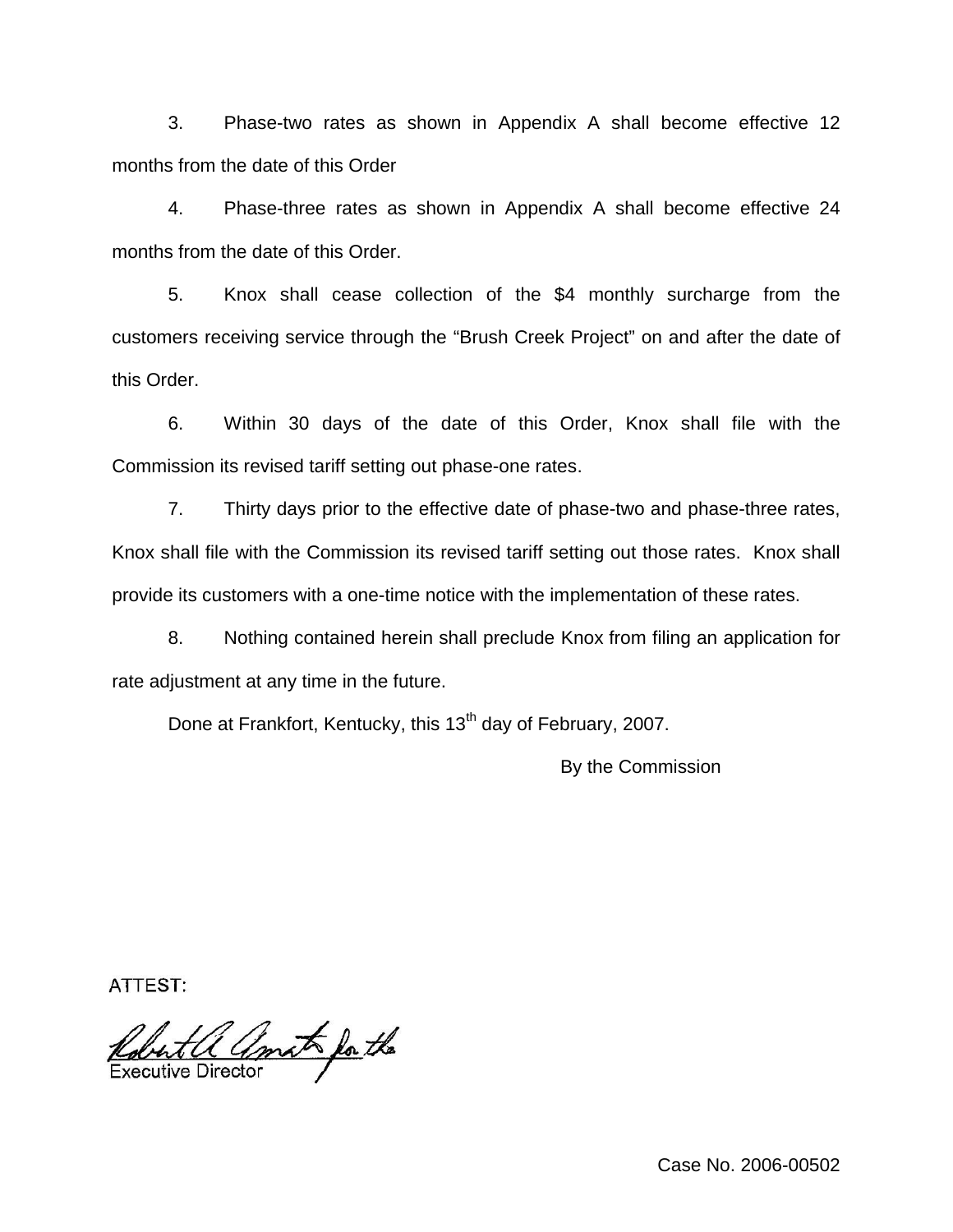### APPENDIX A

## APPENDIX TO AN ORDER OF THE KENTUCKY PUBLIC SERVICE COMMISSION IN CASE NO. 2006-00502 DATED February 13, 2007

The following rates and charges are prescribed for the customers in the area serviced by Knox County Utility Commission. All other rates and charges not specifically mentioned herein shall remain the same as those in effect under authority of the Commission prior to the effective date of this Order.

## **Phase 1, 1st Year**

Monthly Rate:

|              | 5/8 Inch x 3/4 Inch Meter |                        |
|--------------|---------------------------|------------------------|
| First        | 1,000 gallons             | \$14.08 Minimum Bill   |
| Over         | 1,000 gallons             | 5.58 per 1,000 gallons |
| 1 Inch Meter |                           |                        |
| First        | 5,000 gallons             | \$36.40 Minimum Bill   |
| Over         | 5,000 gallons             | 5.58 per 1,000 gallons |
| 2 Inch Meter |                           |                        |
| First        | $20,000$ gallons          | \$105.35 Minimum Bill  |
| Over         | 20,000 gallons            | 5.58 per 1,000 gallons |
| 3 Inch Meter |                           |                        |
| First        | 30,000 gallons            | \$175.90 Minimum Bill  |
| Over         | 30,000 gallons            | 5.58 per 1,000 gallons |
| 4 Inch Meter |                           |                        |
| First        | 50,000 gallons            | \$287.50 Minimum Bill  |
| Over         | 50,000 gallons            | 5.58 per 1,000 gallons |

Multiple Meter Connections\* button was seen to the \$14.08 per connection (\*See method of calculating as stated in the District's Rules and Regulations)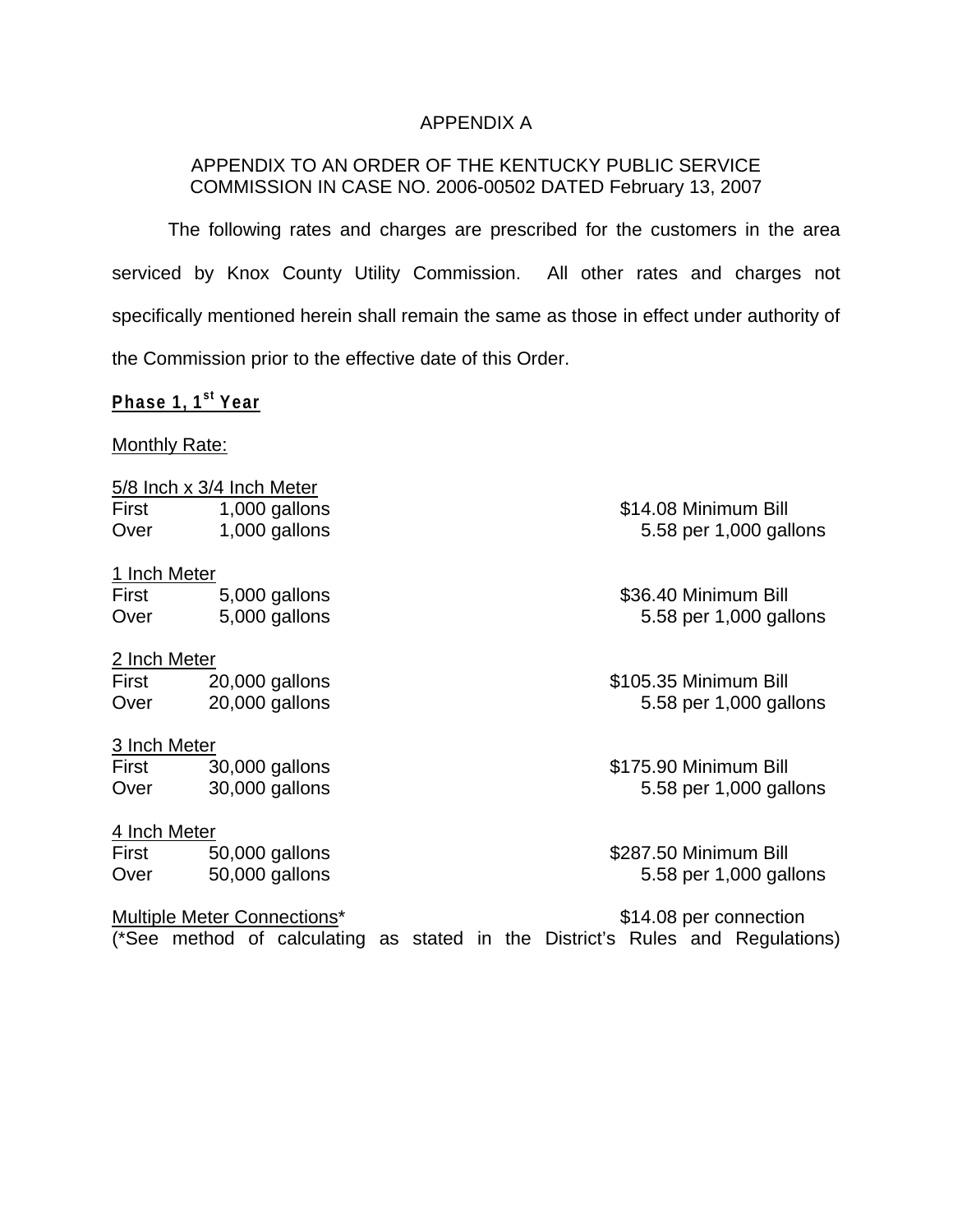# **Phase 2, 2nd Year**

## Monthly Rate:

## 5/8 Inch x 3/4 Inch Meter

| <b>First</b> | 1,000 gallons |
|--------------|---------------|
| Over         | 1,000 gallons |

1 Inch Meter

First 5,000 gallons \$38.06 Minimum Bill Over 5,000 gallons 5.83 per 1,000 gallons

## 2 Inch Meter

| First | 20,000 gallons |
|-------|----------------|
| Over  | 20,000 gallons |

## 3 Inch Meter

First 30,000 gallons \$183.81 Minimum Bill Over 30,000 gallons 5.83 per 1,000 gallons

4 Inch Meter<br>First 50,000 gallons First 50,000 gallons \$300.41 Minimum Bill<br>Over 50,000 gallons 5.83 per 1,000 gal Over 50,000 gallons 5.83 per 1,000 gallons

## Multiple Meter Connections\* button was a \$14.74 per connection

\$14.74 Minimum Bill 5.83 per 1,000 gallons

\$125.51 Minimum Bill 5.83 per 1,000 gallons

(\*See method of calculating as stated in the District's Rules and Regulations)